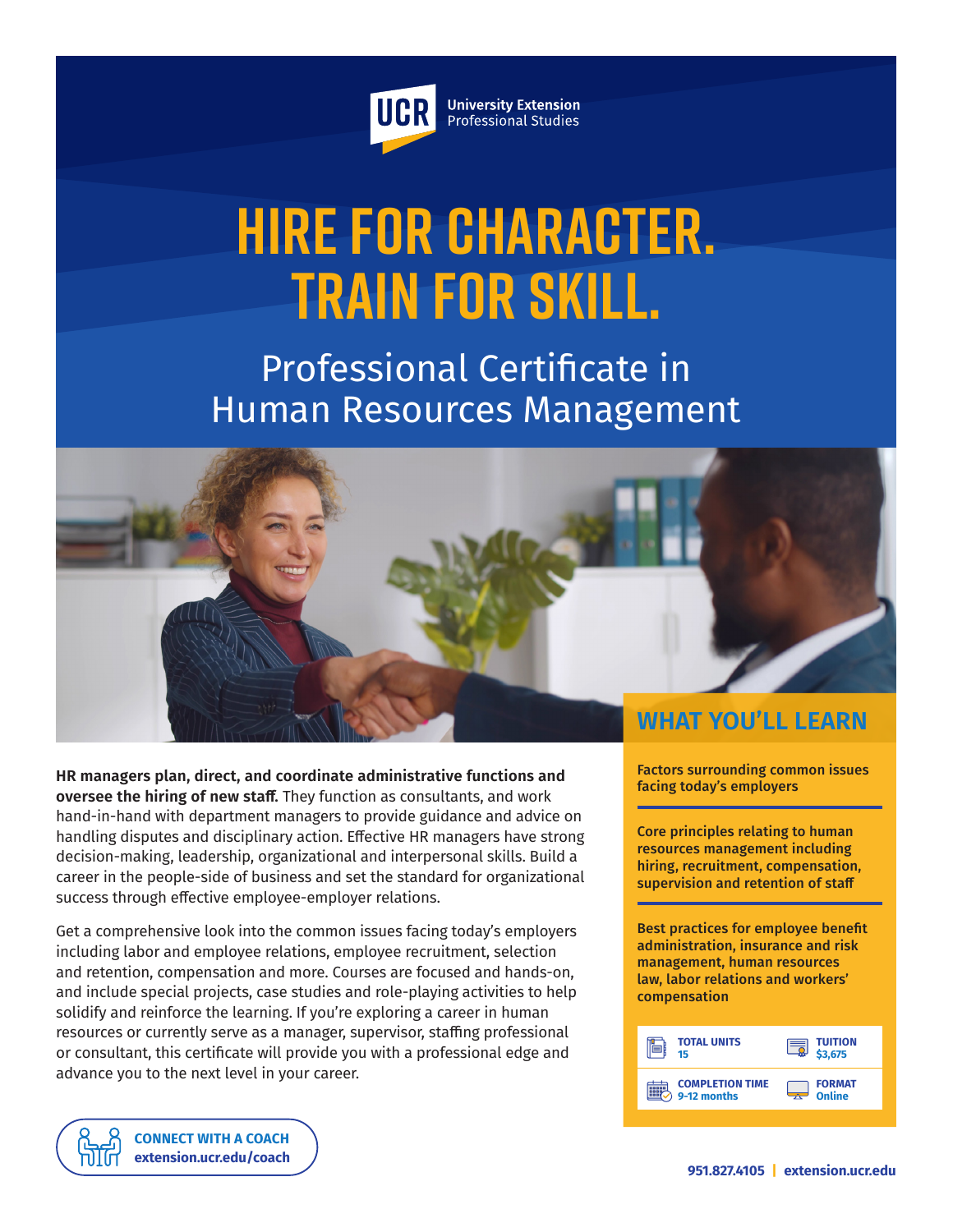**9-12 months**

**HILL** 

**TUITION \$3,675**

## **Professional Certificate in Human Resources Management**

### **BENEFITS OF EARNING A CERTIFICATE**

There are several reasons why, Bachelor's degree in hand, you might be considering continuing your studies. An upgraded education section on your resume can open the door to a new career, or, if you're already working, lead to a promotion and a higher salary. While you're working, going back to school is an excellent way to stay current in rapidly changing fields, or, if you've been away from the workforce for a while, to quickly get caught up in the latest trends, concepts, and advances.

While there are as many paths to follow, as there are reasons to follow them when approaching continuing education, there is enormous value in terms of time, financial investment, and personal flexibility while gaining practical training from working professionals in your industry that extends beyond the theory of the classroom and into the real world.

## **FLEXIBLE PAYMENT OPTIONS**



#### **KEY BENEFITS INCLUDE:**

- UC quality curriculum
- Professional endorsements
- Schedule flexibility
- Variety of courses and programs
- Instruction from professional leaders in the industry

| <b>One-Time Tuition</b>                | <b>Pay-As-You-Go</b>                       |
|----------------------------------------|--------------------------------------------|
| Save 20% on the entire program tuition | Pay per individual course as you register. |
| of \$3,675 by paying in full upfront.  | AVERAGE COURSE TUITION                     |
| \$2,940 FULL TUITION                   | <b>\$505-555</b> PER (3 UNIT) COURSE       |

**TOTAL UNITS 15**

*\*Learn more about [tuition assistance](https://extension.ucr.edu/helpcenterstudentresources/financialandtuitionassistance).*

## **CAREER INFORMATION**